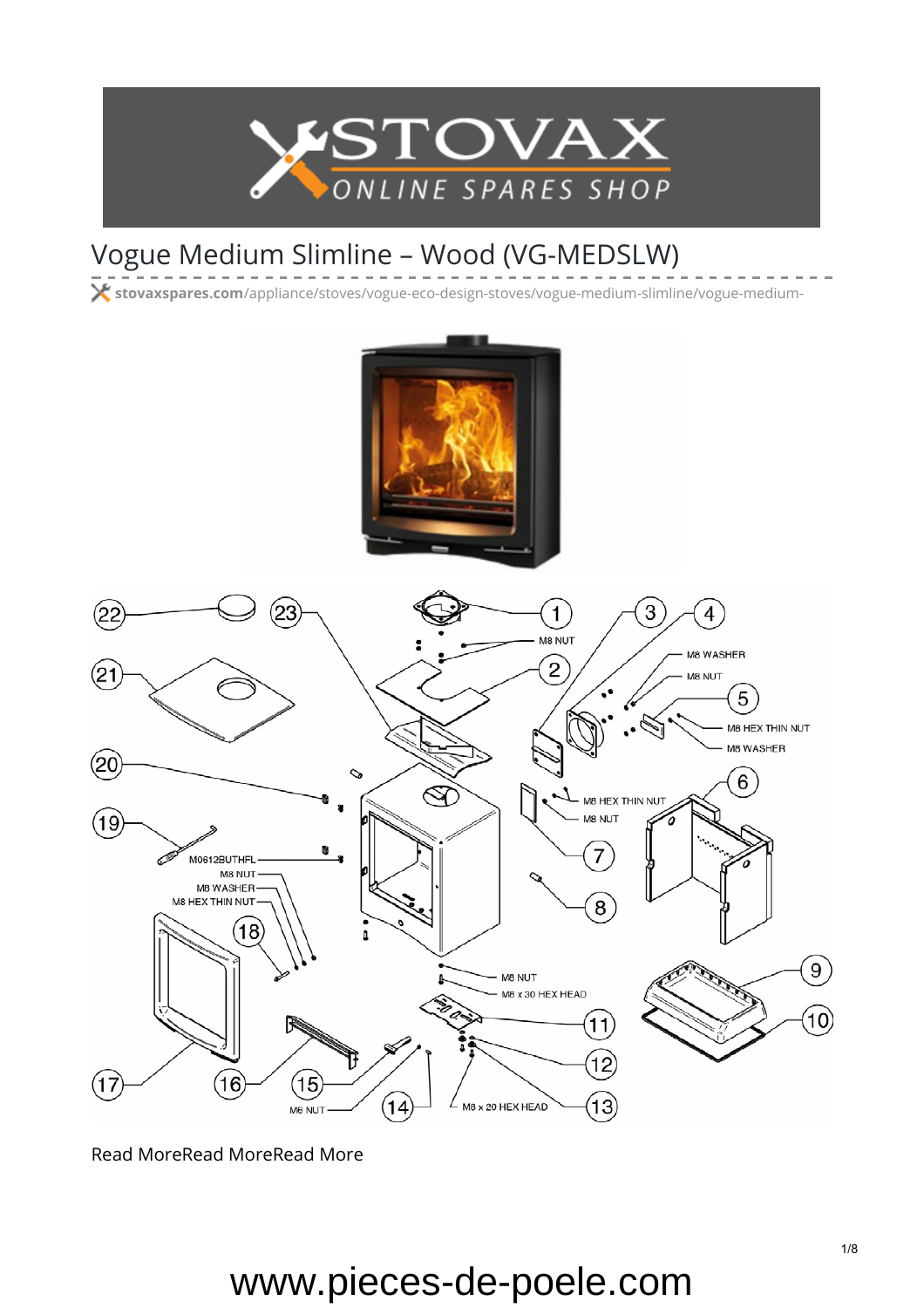| Ref.           | <b>Product</b><br>Code  | <b>Description</b>                                                            |                                          |
|----------------|-------------------------|-------------------------------------------------------------------------------|------------------------------------------|
| 3              | <b>RVN-</b><br>ME600061 | Vision/Vogue/Sheraton 5 Wide<br><b>Eco Rear Blanking Plate</b>                |                                          |
| 4              | <b>MEC10825</b>         | Vision/Vogue Small/Sheraton 5<br>Eco/Chesterfield 5 5" Rear Flue<br>Adapter   |                                          |
| 5              | RA504109                | Vision/Vogue<br>Medium/Sheraton 5 Wide Eco<br>Secondary Air Control Slider    |                                          |
| 6              | N/A                     | See Brick Assembly Tab                                                        | This part is not currently<br>available. |
| $\overline{7}$ | ME500717                | Data Plate Mount                                                              |                                          |
| 8              | ME601731                | Vision/Vogue/Sheraton 5<br>Eco/Chesterfield 5 Baffle<br><b>Extension Tube</b> |                                          |
| 9              | CA7833                  | Vision/Vogue Woodburning<br>Cast Base<br>Dimensions: 510x185x65mm             |                                          |
| 10             | 4950                    | 15mm x 2mm Self Adhesive<br>Tape Seal - 2m Pack<br>1350mm length required     |                                          |
| 12             | <b>RVN-</b><br>ME600409 | Vision/Vogue O Ring                                                           |                                          |
| 13             | ME601651                | Vision/Vogue Air Control Top<br>Hat                                           |                                          |
| 14             | FA500035                | M6 x 20mm Spring Plunger -<br>Single Plunger                                  |                                          |
| 15             | <b>MEC10655</b>         | Vogue Air Control Handle                                                      |                                          |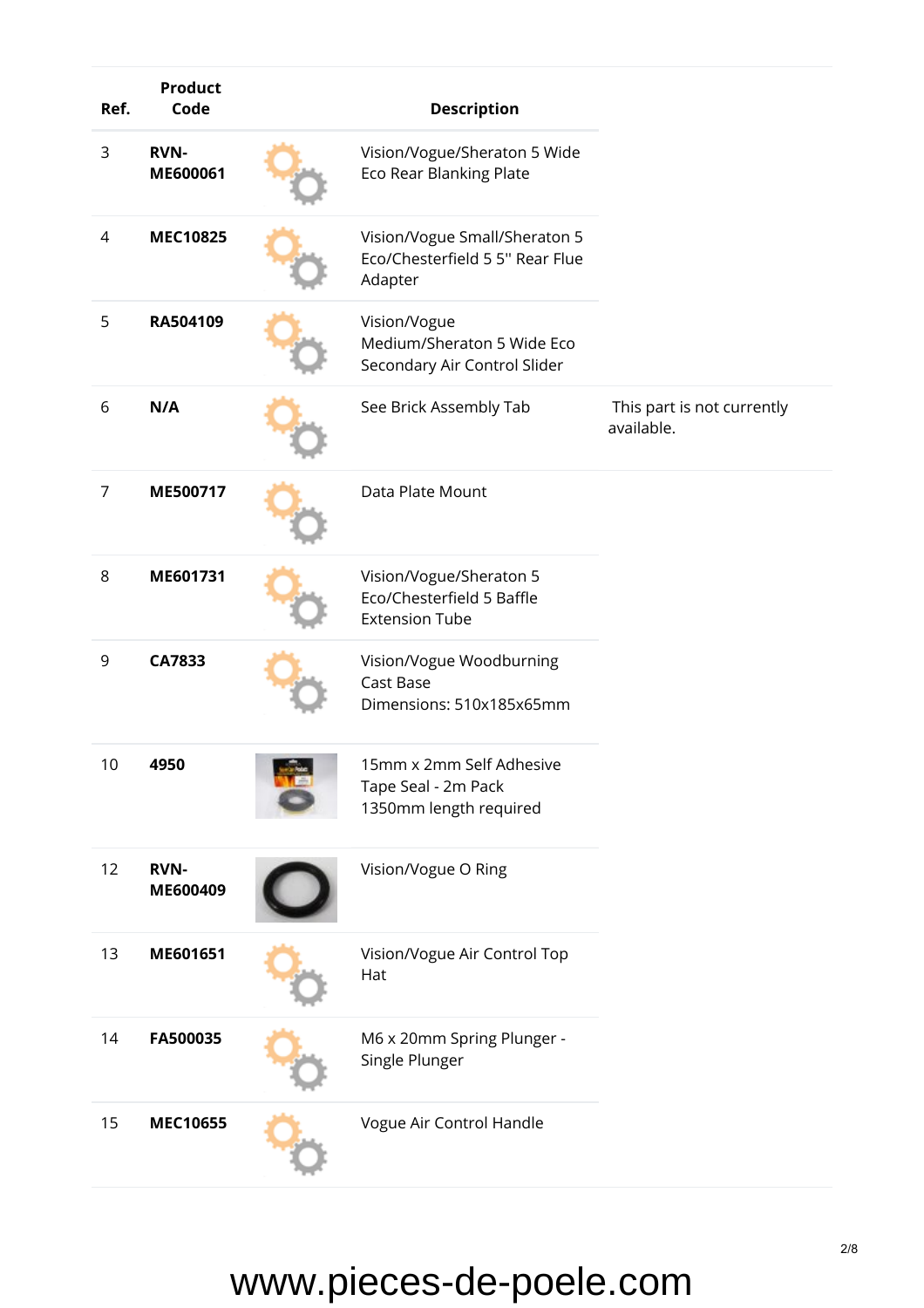| Ref. | <b>Product</b><br>Code | <b>Description</b>                                   |                                                                      |
|------|------------------------|------------------------------------------------------|----------------------------------------------------------------------|
| 16   | <b>MEC10927</b>        | Vision/Vogue Medium Mk2 Log<br>Guard                 |                                                                      |
| 18   | ME601681               | Vision/Vogue Medium Eco<br>Door Latch                |                                                                      |
| 19   | <b>MEC8788</b>         | <b>Multifunction Tool</b>                            |                                                                      |
| 20   | <b>MEC10682</b>        | Vision/Vogue/Sheraton 5 Eco<br>Adjustable Door Hinge |                                                                      |
| 21   | N/A<br><b>Carcass</b>  | <b>Welded Carcass Assembly</b>                       | This part is not<br>serviceable and cannot be<br>ordered as a spare. |
| 22   | N/A<br><b>Carcass</b>  | <b>Welded Carcass Assembly</b>                       | This part is not<br>serviceable and cannot be<br>ordered as a spare. |
|      | M06NUTO                | M6 Nut - Single Nut                                  |                                                                      |
|      | <b>M0820HHS</b>        | M8 x 20mm Hex Head Screw -<br>Single Screw           |                                                                      |
|      | M08NUTO                | M8 Nut - Single Nut                                  |                                                                      |
|      | <b>RVAC111</b>         | M8 Hex Thin Nut - Single Nut                         |                                                                      |

Drawing: PR10848-3

Do you have the correct appliance?

Before ordering your parts please ensure you have selected the correct appliance. To properly identify your appliance you will need to know your serial number and/or model number. Please use the [following guide](https://www.stovaxspares.com/find-your-databadge/) to help locate your data badge which contains your serial and model number information.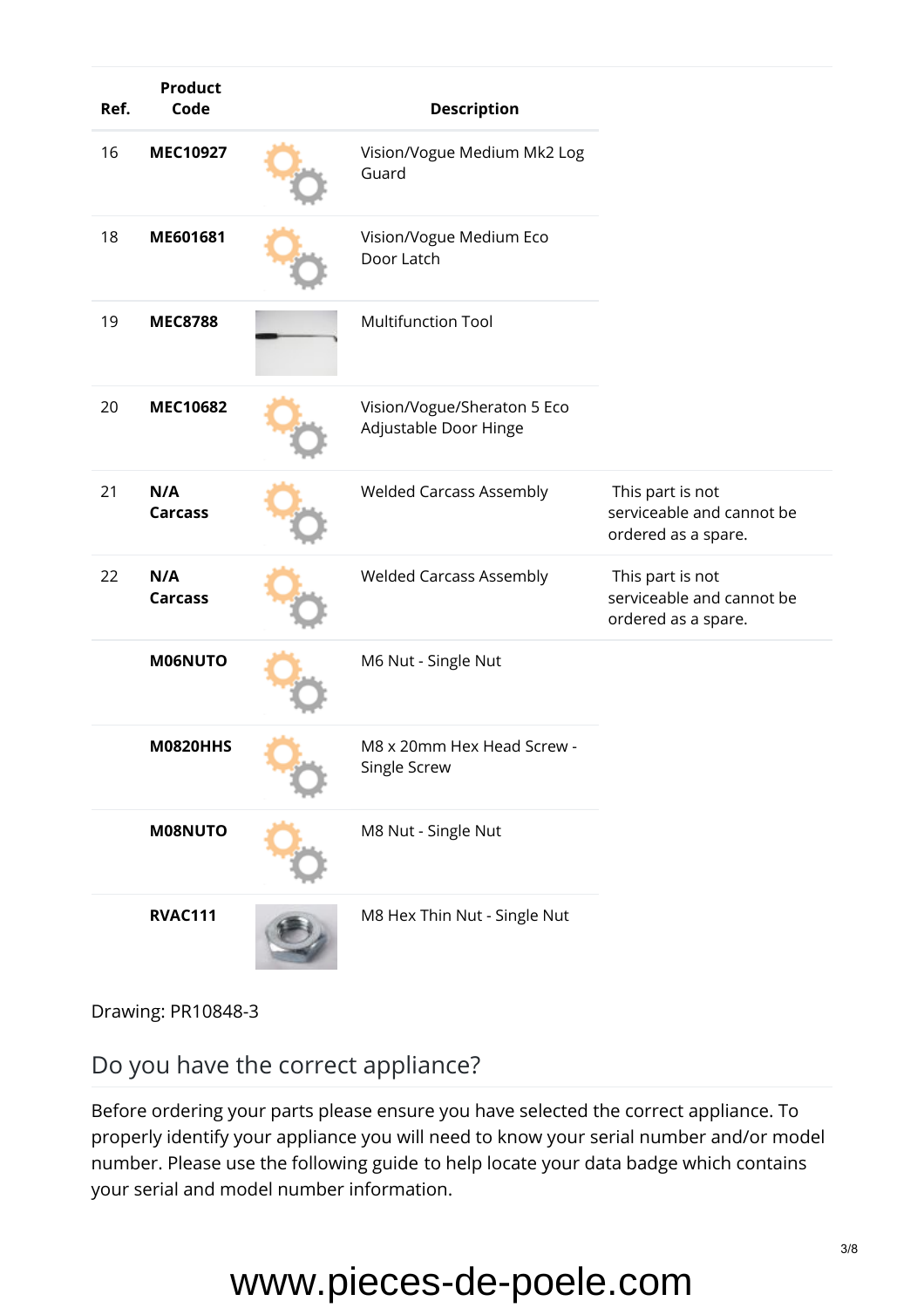

| Ref.         | <b>Product Code</b> | <b>Description</b>                                                         |
|--------------|---------------------|----------------------------------------------------------------------------|
| $\mathbf{1}$ | CA7809              | Vogue Medium Eco Door Frame                                                |
| 2            | RA503930            | Vision/Vogue Eco Door Bracket                                              |
| 3            | <b>MEC10736</b>     | Vision/Vogue/Sheraton 5 Hinge Plate<br>Assembly                            |
| 4            | CE8233              | Vogue Medium/Sheraton 5 Wide Eco WB<br>Door Glass<br>Diesions: 430x450x5mm |
| 5            | 4950                | 15mm x 2mm Self Adhesive Tape Seal -<br>2m Pack<br>1350mm length required  |
| 6            | RA504087            | Vogue Medium/Sheraton 5 Upper Door<br>Rope Channel                         |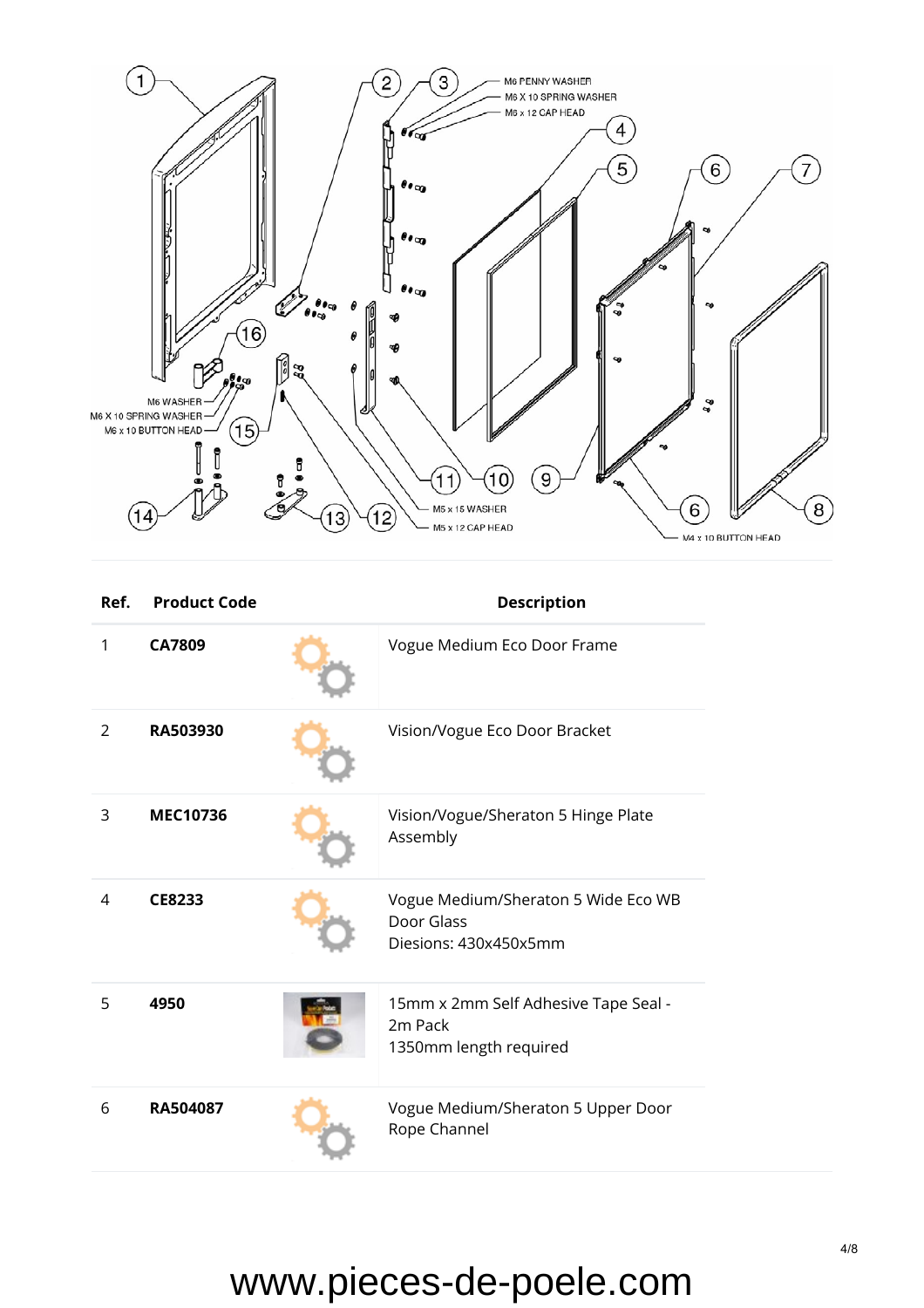| Ref. | <b>Product Code</b> | <b>Description</b> |                                                                                |
|------|---------------------|--------------------|--------------------------------------------------------------------------------|
| 7    | RA504089            |                    | Vogue Medium Left Hand Side Rope<br>Channel                                    |
| 8    | 5700                |                    | 13mm Black Door Rope Seal with Adhesive<br>- 2m Pack<br>1570mm length required |
| 9    | RA504088            |                    | Vogue Medium Right Hand Side Rope<br>Channel                                   |
| 10   | ME601628            |                    | Vogue 16mm Large Shoulder Screw                                                |
| 11   | <b>MEC10765</b>     |                    | Vogue Medium Door Catch Slider                                                 |
| 12   | <b>FA9508</b>       |                    | 6mm x 22mm Spring                                                              |
| 15   | ME601660            |                    | Vogue Door Catch Block                                                         |
| 16   | MEC10653            |                    | Vogue Door Handle Bracket                                                      |
|      | <b>M0410BUTH</b>    |                    | M4 x 10mm Button Head Socket Screw -<br>Single Screw                           |
|      | M06WASHPEN          |                    | M6 Penny Washer - Single Washer                                                |

Drawing: PR10675-5

#### Do you have the correct appliance?

Before ordering your parts please ensure you have selected the correct appliance. To properly identify your appliance you will need to know your serial number and/or model number. Please use the [following guide](https://www.stovaxspares.com/find-your-databadge/) to help locate your data badge which contains your serial and model number information.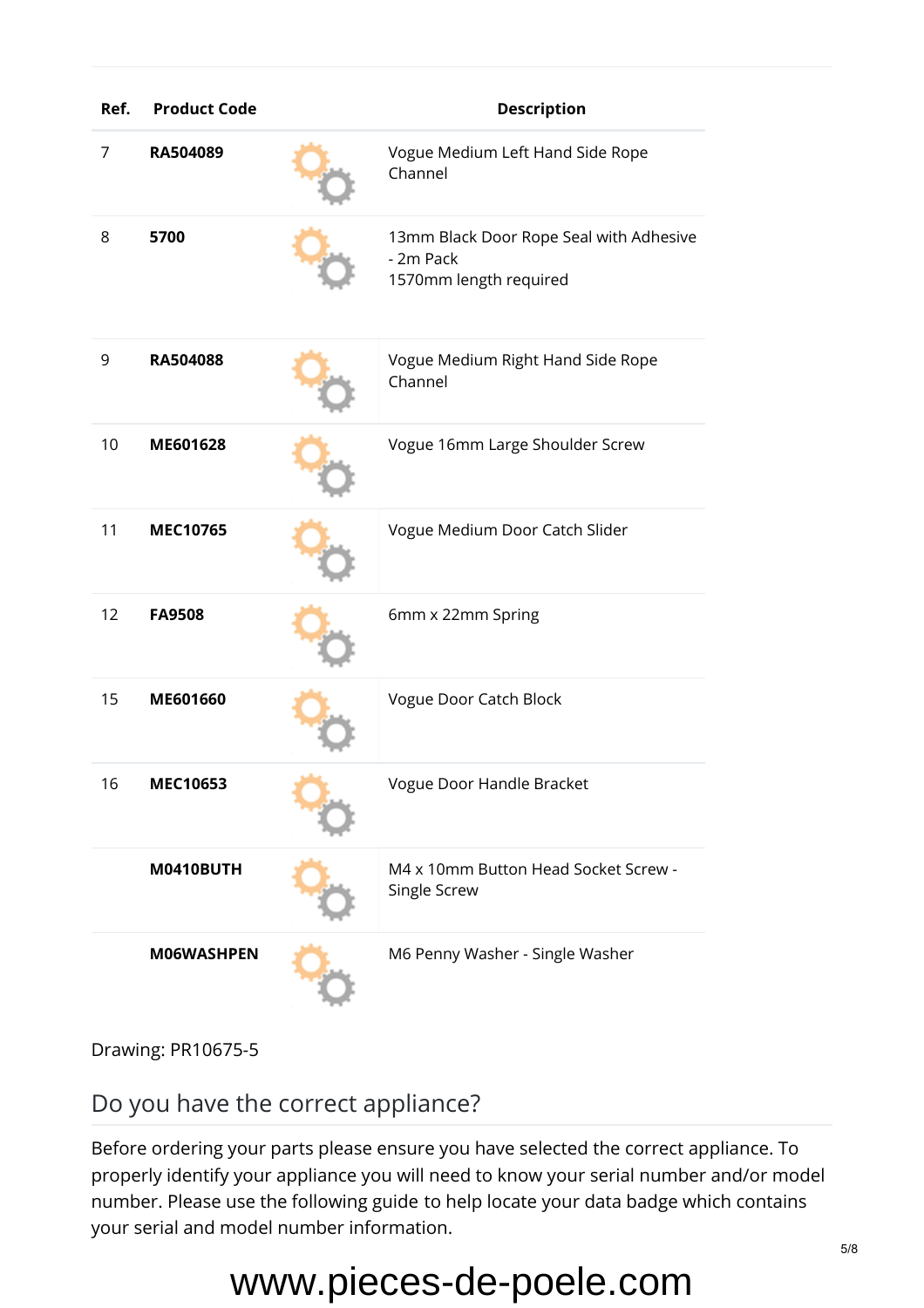

| Ref. | <b>Product</b><br>Code | <b>Description</b> |                                                                                                |  |
|------|------------------------|--------------------|------------------------------------------------------------------------------------------------|--|
| 1    | CE8313                 |                    | Vision/Vogue Medium/Sheraton 5 Wide Eco WB<br>Side Firebrick<br>Dimensions: 158x439x25mm       |  |
| 2    | <b>CE8245</b>          |                    | Vision/Vogue Medium/Sheraton 5 Eco Upper<br><b>Rear Firebrick</b><br>Dimensions: 155x65x30mm   |  |
| 3    | CE8314                 |                    | Vision/Vogue Medium/Sheraton 5 Wide Eco WB<br>Lower Rear Firebrick<br>Dimensions: 500x358x30mm |  |
| 4    | 4947                   |                    | 8mm White Rope Seal with Adhesive - 2m Pack<br>960mm length required                           |  |

Drawing: PR10853-3

#### Do you have the correct appliance?

Before ordering your parts please ensure you have selected the correct appliance. To properly identify your appliance you will need to know your serial number and/or model number. Please use the [following guide](https://www.stovaxspares.com/find-your-databadge/) to help locate your data badge which contains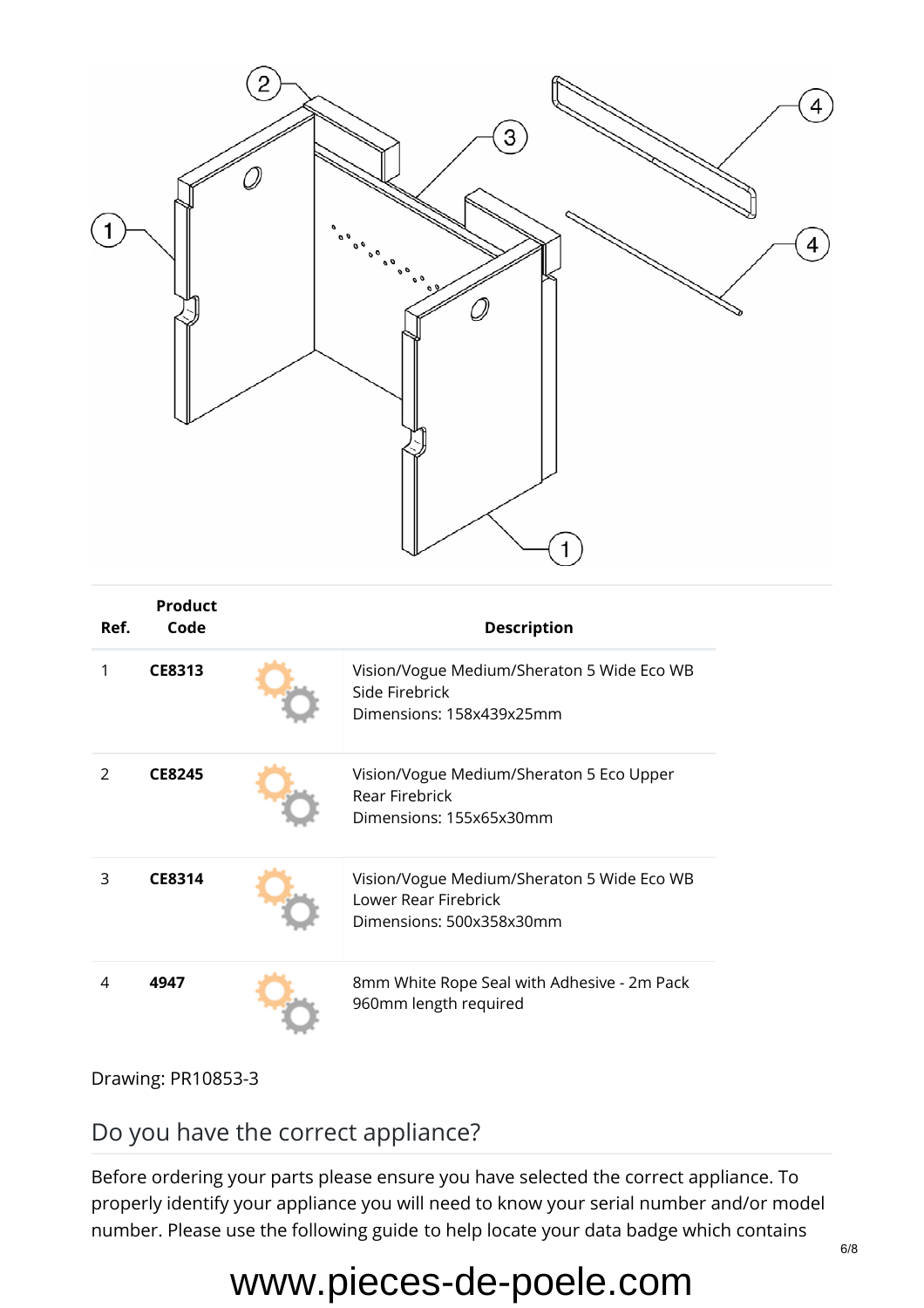your serial and model number information.



[Read MoreRead More](https://www.stovaxspares.com/product/na/)

| Ref.           | <b>Product</b><br>Code        | <b>Description</b>                                                       |                                          |
|----------------|-------------------------------|--------------------------------------------------------------------------|------------------------------------------|
| 1              | <b>VG-MEDSL-</b><br><b>BP</b> | Vogue Medium Slimline<br>Plinth<br>Assembly including parts 2<br>and $3$ |                                          |
| $\overline{2}$ | N/A                           | See part 1                                                               | This part is not currently<br>available. |
| 3              | N/A                           | See part 1                                                               | This part is not currently<br>available. |
|                | M08NUTO                       | M8 Nut - Single Nut                                                      |                                          |

Drawing: PR10851-2

Do you have the correct appliance?